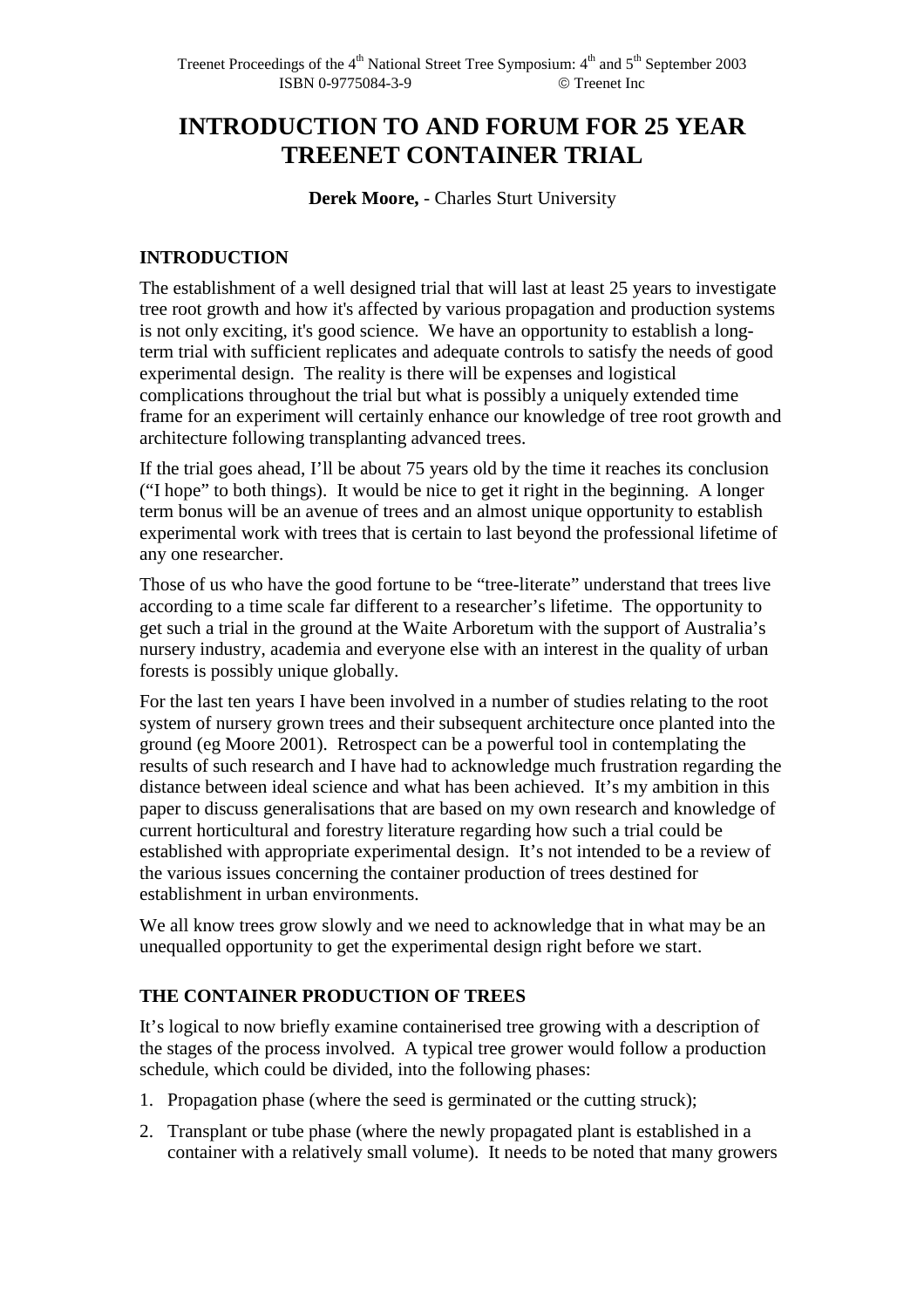of seed propagated trees now direct sow the seeds into containers of relatively small volume, to avoid the problems of inducing kinking or j-rooting.

3. Production phase (where the product of stage 2, once established, is planted into a larger container to grow on to a larger size for eventual use in the landscape), (May and Moore, 1999).

#### **In summary:**

After seed germination, the major issue of concern is the impact of the container on the development of the root system. An ideal container, whether it be used for tube or liner production, or for growing-on, should be able to stop the extension of a root tip as soon as it contacts the wall or base of the container.

In the case of a tap root, if it is stopped at the container base, the cessation of root tip extension would trigger branching of the tap root. Whitcomb (1988) argued this will result in a seedling which is more stable in the container with more root tips to establish into the next production phase.

In the case of lateral roots, if they are not stopped at the wall of the container, they can be deflected sideways and give rise to circling roots which are clearly implicated in many cases of poor tree performance and even tree death (WWW ref). Such circling roots that develop during this phase of production are very difficult, if not impossible, to correct.

There are basically three approaches built into containers to try to change root development patterns in attempts to overcome both taproot dominance and circling root development. A fourth approach seems to involve the mechanical pruning of the root system at key points throughout the production of the tree.

#### **KEY ISSUES???**

In Australia there is still much debate regarding the effect different nursery production practices have on the root system of advanced trees. The key issue regarding roots for both growers and the end point users of trees should be the elimination of circling roots during the nursery production phase.

It's no longer arguable that root system architecture at planting can have a profound influence on long-term issues such as tree growth and vigour, root system symmetry and tree stability. Notwithstanding a considerable body of research related to these issues and many products and techniques developed to improve root systems eg Harris (1967); Whitcomb (1988), Appleton (1989,1993 &1995, 1998); Arnold and McDonald (1999) Struve et al (1994), there is still room for improvement in production systems for quality container-grown trees and their root systems.

Tree root system architecture can clearly be engineered in the nursery production phase (whether deliberately or otherwise). The use of air root pruning containers, coating the inside of containers with a chemical root pruning agent and physically pruning roots can significantly reduce the number of circling roots. Containers with smooth or nearly smooth sided walls (including bags) can significantly enhance the development of circling roots. Poor handling and holding trees beyond their 'use-bydate' can also induce serious root deformation.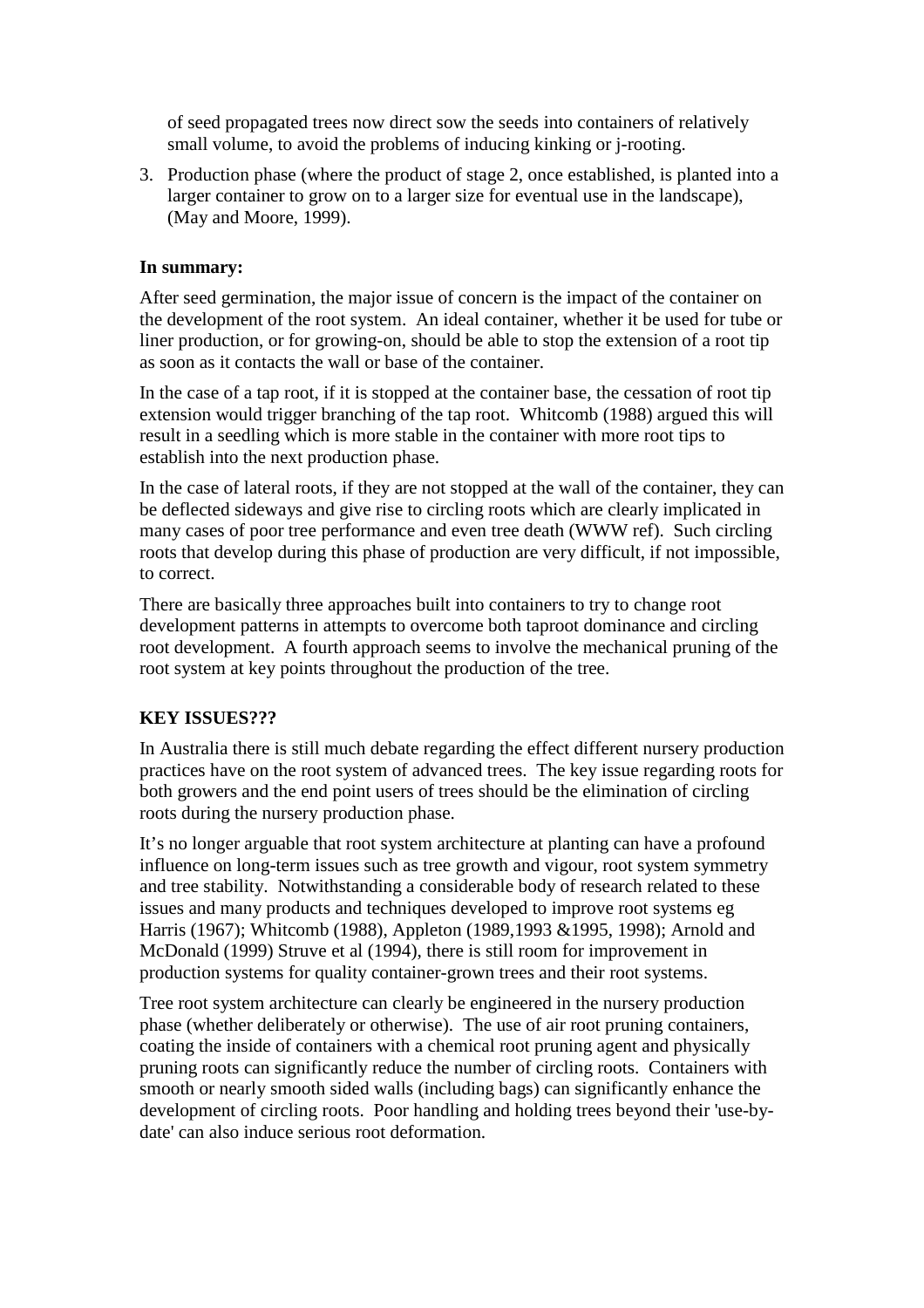The generalisations above are made acknowledging that different species respond differently to different production systems and that some trees (even of the same species) respond differently to the presence of circling roots.

What is more important in the context of the proposed trial is that the effects of neither air pruning nor chemical pruning on the root system architecture of "mature" or "nearly mature" trees have ever been published. To the author's knowledge, the oldest nursery grown trees produced using air pruning technology whose root systems have been examined are 4 years old. The oldest trees in the ground produced using Spinout are at Ohio State University, have only been in the ground for 14 years and have yet to be examined (Struve pers comm).

## **THE VISION**

A 4x3 factorial design (4 propagation systems and 3 production systems) with a eucalypt as the species under consideration and harvest dates of 1 year, 5 years, 10 years and 25 years after planting. It will also be worth giving serious consideration to direct seeding at the site simultaneous with sowing in the nursery to provide the control (ie trees that have never been containerised).

A 25 year time frame will allow future researchers to gather and interpret data that is meaningful in a time scale appropriate to trees. Furthermore, if this trial is established, there will be a resource available for future tree root research.

## **THE SITE**

The Waite Arboretum has kindly offered the use of a site some 200m by 20m. This means that if trees are planted at 5m spacings there will be approximately 120 trees (3rows of 40) at the beginning of the trial. At 7m spacings there will be 56 trees (2 rows of 28). The final configuration isn't yet determined and we will work closely with a statistician to ensure the final design is statistically rigorous.

## **SPECIES SELECTION**

There is likely to be little debate here because the major consideration should be the wishes of the managers of the Waite Arboretum regarding the landscape outcome they'd prefer throughout the trial and following its completion.

Which species? Likely suggestions include the following eucalypts *Corymbia maculata, Eucalyptus leucoxylon* subsp *megalocarpa*, or *Eucalyptus* 'Urrbrae gem'.

If vegetatively propagated material were available, it would eliminate an enormous source of variation from the trial. There is some interesting work being done at the National Tree Seed Centre in Canberra on the vegetative propagation of eucalypt species of importance to forestry where leaf tissue analysis is being combined with some form of hydroponic set-up. This work could eventually have an impact on Australian urban tree selection generally and if sufficiently well advanced on this trial in particular.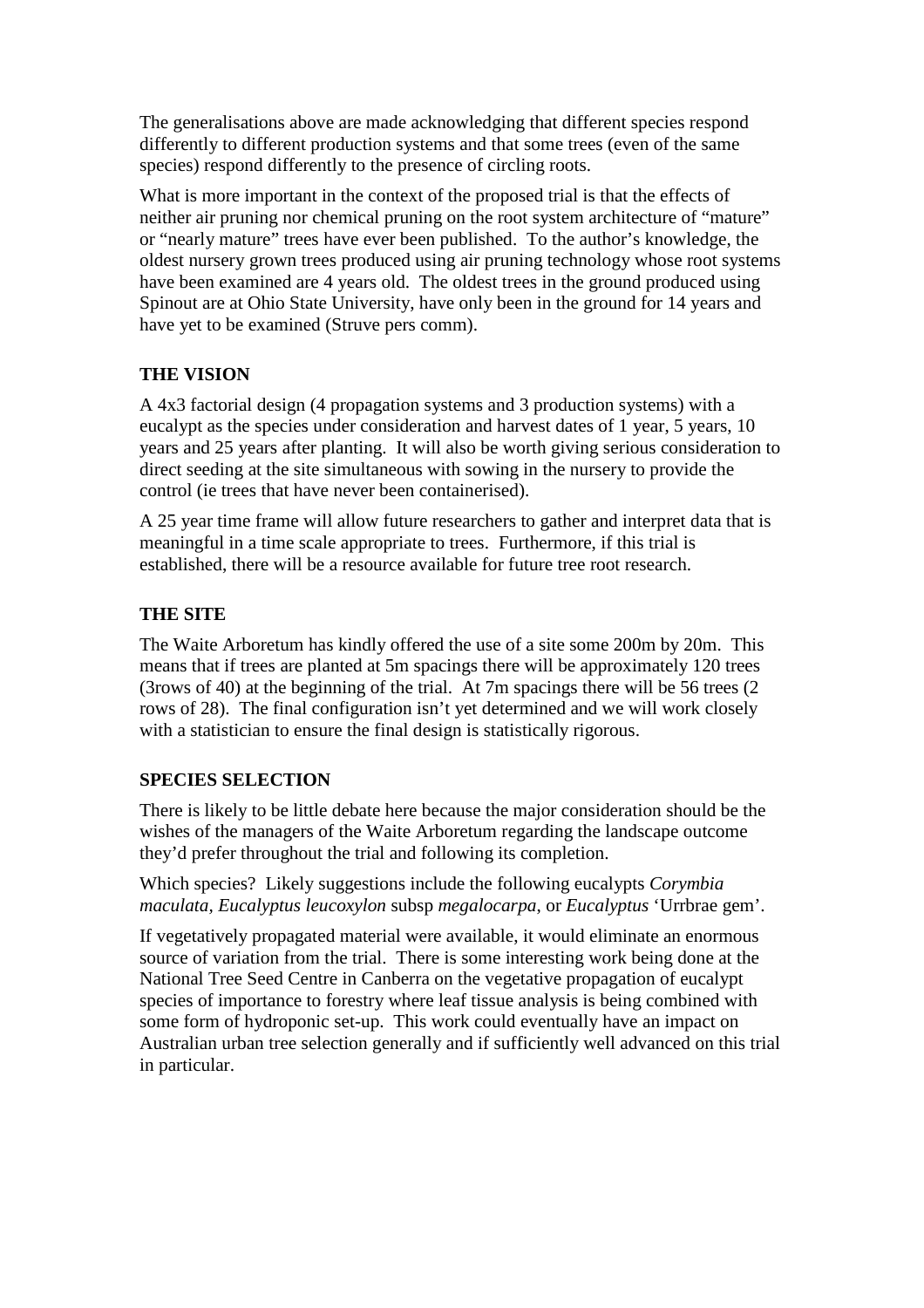#### **NURSERY PRODUCTION PHASE**

It is my intention to outline some, though not all of the issues that will need to be tightly controlled here.

Logically the trees should be grown in one nursery so they will be exposed to essentially the same environment through their production. The number of trees grown in both the propagation and production phases should far outnumber those actually required for planting to allow for the selection of trees of even quality. This will be more important if the trees are propagated from seed.

Other issues that will need to be carefully controlled and will need to be addressed in some detail before the trial begins include

- the growing medium used,
- the spacing of containers.
- nutrition and fertiliser application,
- irrigation and other issues of water management,
- nursery hygiene (particularly including weed, pest and disease control),
- canopy management

A final variable that will need to be avoided during this key phase will be that of root death in dark containers induced by very high temperatures in the medium (Hight and Bilderback 1994). This will require further consideration once the layout of the production nursery is known and the number of trees required have been finalised.

## **PROPAGATION SYSTEMS**

It's likely that the nature of the propagation phase of the production of trees is the most critical in determining the final nature of the maturing root system. A recent study (Moore, unpublished data) has shown that 100% of all 4 year old *Corymbia maculata* direct sown in 50mm tubes had included bark in their crown (the root-stem junction). It isn't known what impact (if any) such included bark might have on a tree's mechanical stability as it ages although it is postulated that it might be significant (Stokes 2000).

The container styles which should certainly be considered for inclusion in the trial include air-pruning containers, chemical root pruning (using Spinout) and possibly 50mm tubes or forestry tubes although they've been discredited are still in widespread use.

#### **PRODUCTION SYSTEMS**

The inclusion of an air pruning container, a container coated with Spinout and the production of trees according to the new Natspec specifications Clark (2003) would be sensible. They seem to be the best available alternatives to what were the widely used smooth sided black plastic pots which have now been clearly discredited. It could also be argued that plastic bags also be included because of their continued widespread use, I'm not sure whether there'd be anything to gain though.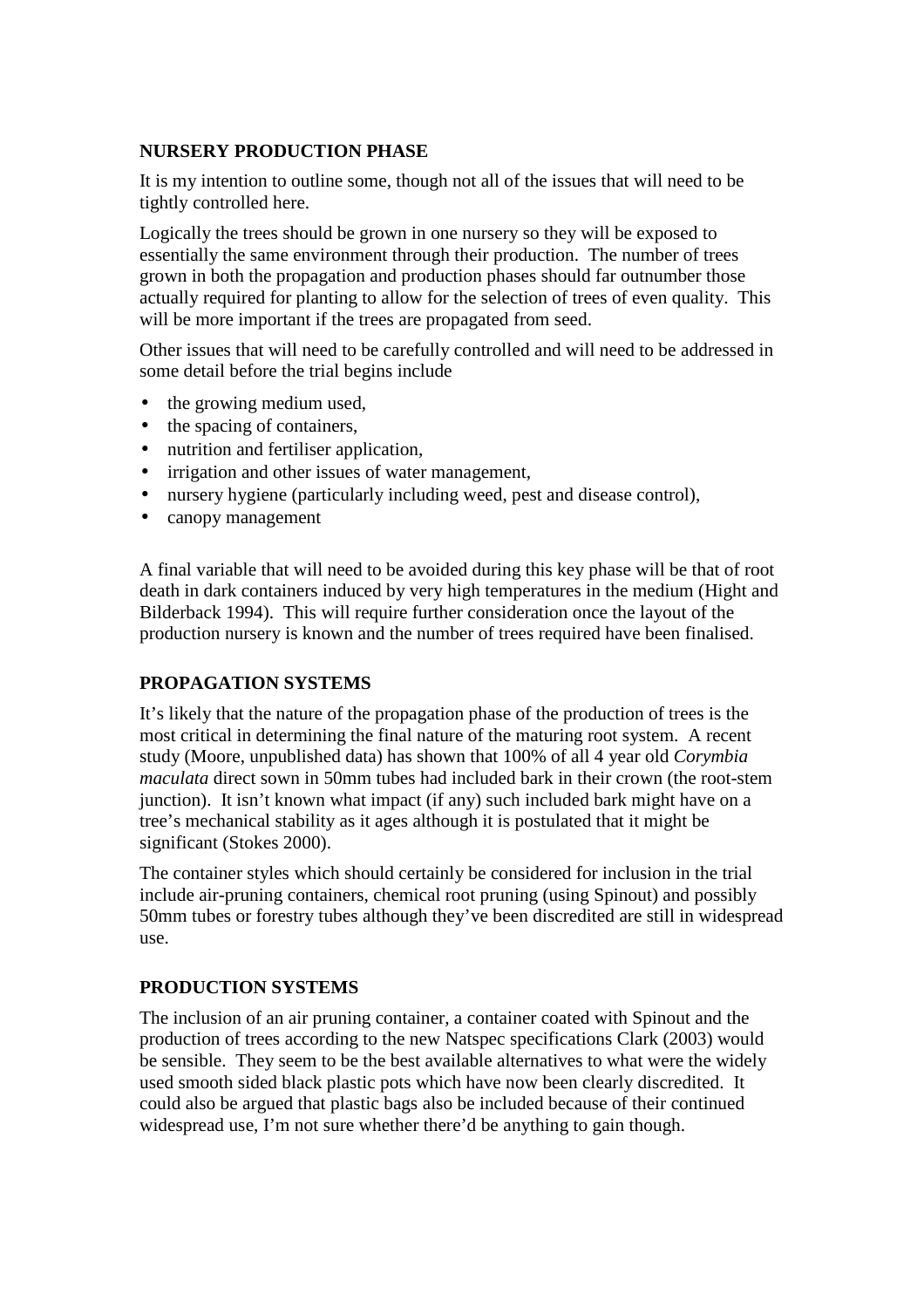Canopy management would also need to be tight with sufficient spacing between containers at different times during the production cycle to ensure that there was no inappropriate competition for light between containers

### **ESTABLISHMENT AND ONGOING MANAGEMENT**

Best practice as we know it.

#### **WHAT SHOULD OR COULD BE MEASURED?**

Root systems are complex and a variety of methods have been used by researchers to study them (for a review of these see for example Smit et al 2000). There are a wealth of different root growth parameters that can be measured in both the nursery production phase and after each harvest. Realistically what is achievable depends entirely on the available budget, the time available, the equipment available and the expertise of the person doing the hands on work. Whatever the final arrangements regarding methodology, the number of parameters measured will be a compromise between what is practical, what is desirable and what is possible.

A case could be made for any or all of the following measurements to be made relevant to the project at hand: the number of circling roots, degree of circling, root number and diameter class at different radii from the trunk, root number and diameter class at 45° intervals, the presence or absence of included bark at the crown. Issues of tree stability should certainly be examined since anchorage is such a critical issue for all urban trees and the one that is most compromised by poor nursery practices.

#### **EMBELLISHMENTS**

Ground penetrating radar can be used to map the distribution of the root systems of large trees (Nadezhdina and Cermak 2003). The technology still isn't ideal, nevertheless, it might be possible to hire a GPR system and map the planting site before the trees are planted to establish baseline data that could be of great value in studying root distribution without any of the destructive techniques I've already listed.

Something else that would be worth considering by the arboretum is the establishment of a lysimeter (with a number of mini rhizotrons) underneath where one of the trees are to be planted. This would allow parallel research on tree root growth that would complement the major aim of this project.

#### **OTHER ISSUES**

There are a number of issues that deliberately haven't been addressed in this paper including the following, they have to do with money, not science.

Important things like what's the budget? Who's paying for the nursery production phase? Who's paying the costs of the tree's transport, their planting, their maintenance? Neither TREENET , the Waite Arboretum nor Charles Sturt University have funds available for the trial. There are alternative funding sources (including Horticulture Australia Limited) which can be investigated.

Who will be doing the work? An honours or post-graduate student? A technical officer? The answer will depend on ongoing funding sources.